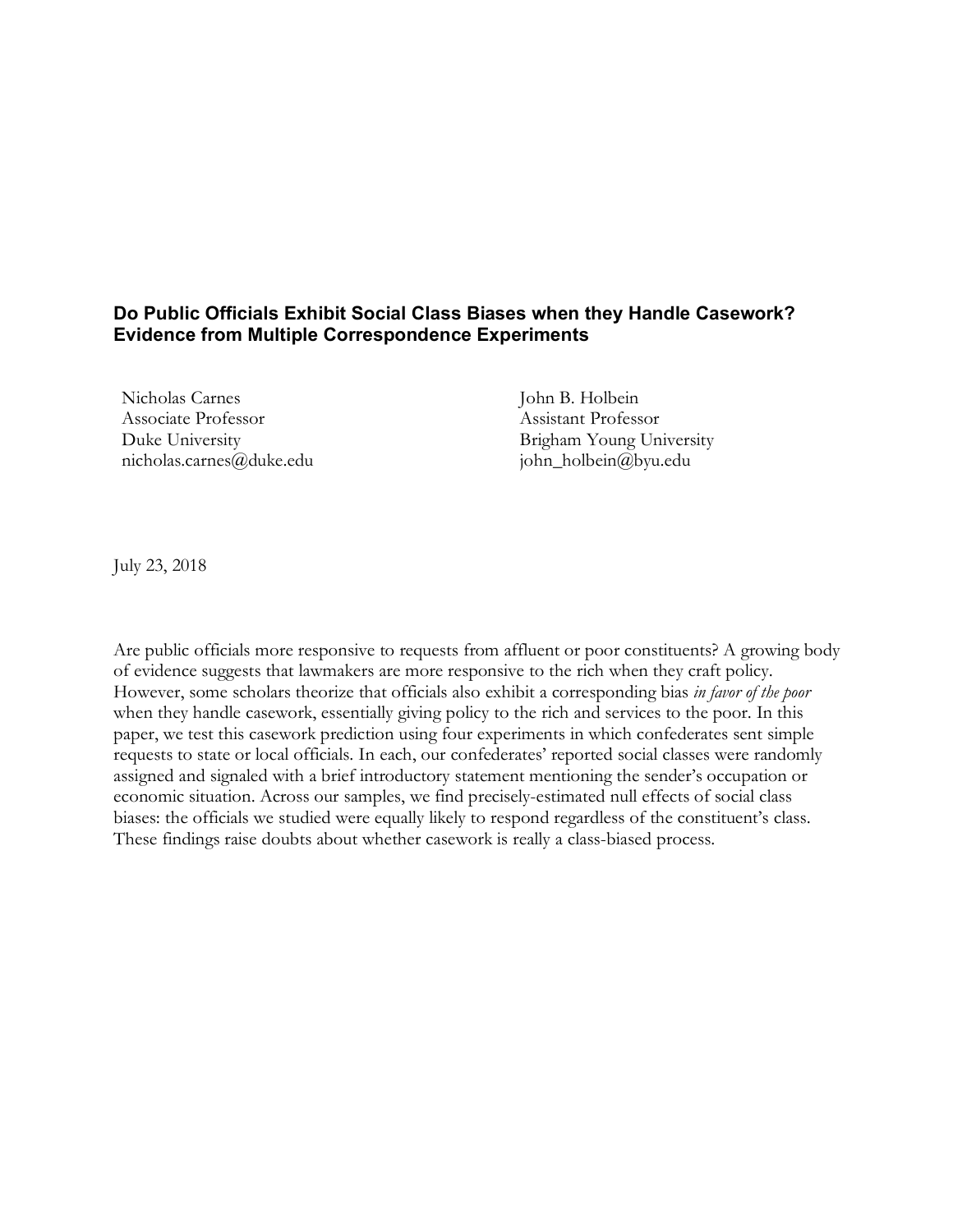A growing body of evidence suggests that politicians in the United States are far more responsive to the preferences of affluent Americans than to the views of middle- and working-class citizens. When legislators cast roll call votes, their choices are more strongly associated with the views of higherincome citizens than with those of the less fortunate (Bartels 2008; Jacobs and Druckman 2011). When laws change, they tend to move toward outcomes that more privileged Americans favor, regardless of what less affluent citizens want (Gilens 2012; Hill and Leighley 1992; Rigby and Wright 2013; Schumaker and Getter 1977).<sup>1</sup>

If the privileged tend to get their way in the legislative process, do they also tend to get their way in the many other important stages of the political process? Are the federal agencies that implement new laws more responsive to the views of the rich, too? Do the street-level bureaucrats who carry out the day-to-day work of federal, state, and local governments exhibit the same kind of unequal responsiveness scholars have observed among members of Congress? When citizens reach out to public officials for help with day-to-day needs—with *casework* requests—are the rich favored in that process, too? In short, just how deep does the unequal responsiveness scholars have observed in the passage of state and federal laws really run?

This paper focuses on casework requests at the state and local levels. Every day, thousands of citizens contact state and local officials to ask for help with various government programs, agencies, and benefits. These more granular interactions are far more common and perhaps more consequential than interactions federal government officials (e.g., Soss 1999).

These direct constituent services, moreover, may be one site where the less fortunate are actually *better* represented than the affluent. One emerging school of thought (e.g., Foster-Molina 2015, 1) argues that more affluent Americans tend to have more clear and forceful policy preferences, while less affluent Americans tend to have more concerns about the basic demands of

**.** 

 $1$  But see Erikson and Bhatti (2011) and Soroka and Wlezien (2010).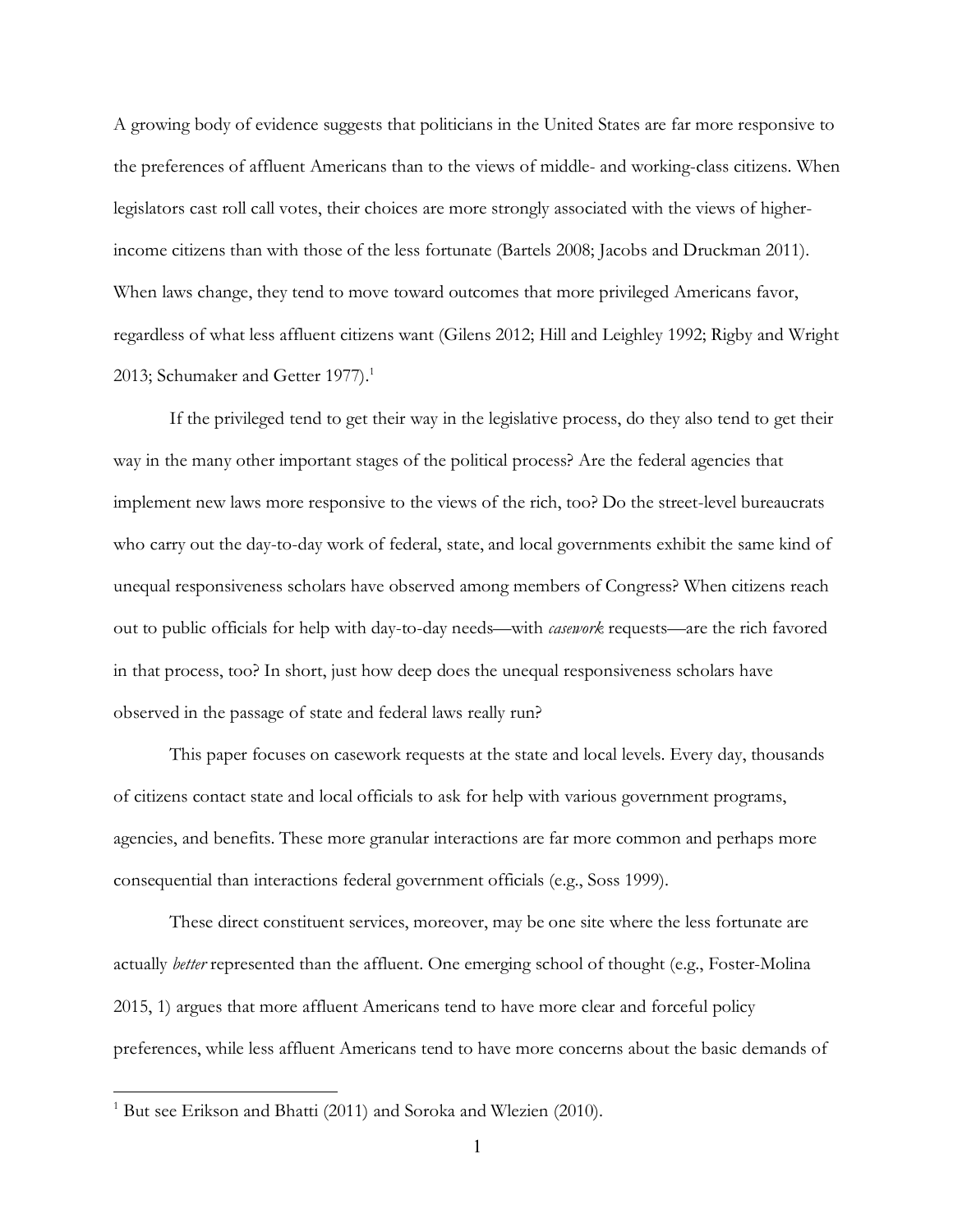day-to-day life. In this view, politicians seeking to keep their constituents happy might essentially give policy to the affluent and services to the less fortunate, giving rise to a system in which "the privileged are disproportionately influential with respect to legislation, [while] the less privileged are disproportionately served through constituent service."

Do the less fortunate really receive preferential treatment when they put in constituent service or casework requests? Or, does the unequal responsiveness scholars have observed in federal and state lawmaking extend to casework, too? To find out, we conducted four randomized-control trials on state and local public officials. In each experiment, we sent the kinds of requests that officials frequently receive from constituents seeking their help. Experiments 1 and 2 focused on *state legislators*, a group of politicians that collectively has a powerful influence over distributional outcomes and that has been found to be unequally responsive when it comes to legislation (Kelley and Witko 2012; Rigby and Wright 2013). In these experiments, a confederate emailed legislators with simple requests—the first asking for help registering to vote and the second requesting a brief in-person meeting—and randomly varied the confederate's stated occupation. Experiment 3 focused on *public school principals*, consequential local "street-level bureaucrats" who also have frequent contact with citizens. In this larger-scale experiment, confederates asked principals for information on school music and art programs. The last experiment, experiment 4, focused on *mayors* in the United States—important elected officials who influence public policy and constituent-government interactions in important ways.

In all of these experiments, we randomly varied whether public officials received correspondence from a more or less affluent person by varying the individual's stated occupation (Experiments 1, 2, and 4) or biographical narrative (Experiment 3). This approach follows the approach of similar recent audit studies on racial, ethnic, age, and gender bias (Adida, Laitin, and

2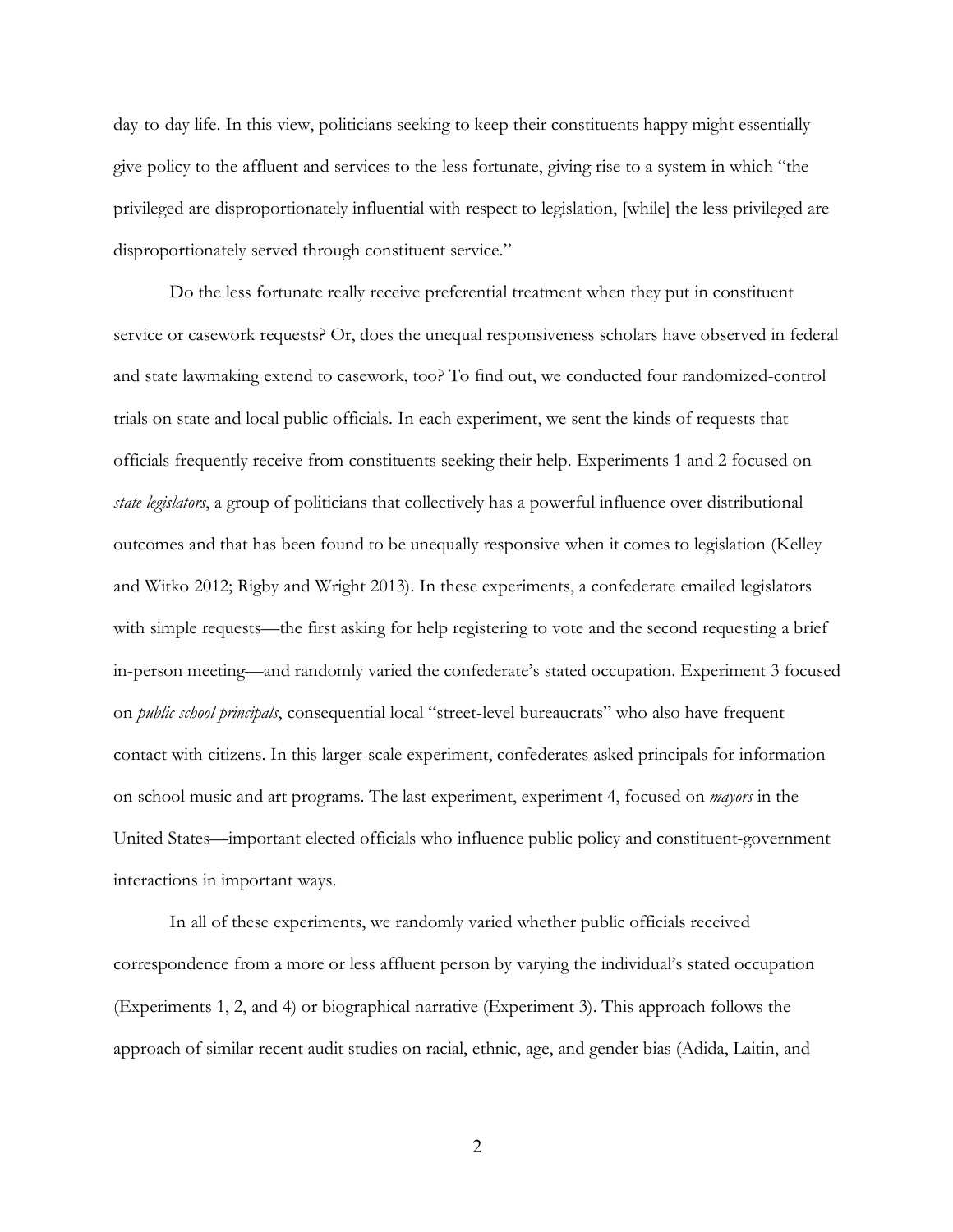Valfort 2010; Butler and Broockman 2011; Butler, Karpowitz, Pope 2011; Kalla, Rosenbluth, and Teele 2017; Yinger 2001).

Whereas other recent audit studies find clear evidence that politicians discriminate on the basis of race, ethnicity, age, and religion when responding to constituent requests, we find no evidence of an analogous social class bias in any of our experiments. In Experiments 1 and 2, state lawmakers were just as likely to grant our confederate's requests regardless of whether they perceived the confederate as an HR professional or a dishwasher in a restaurant. In Experiment 3, public school principals were just as likely to respond to request for information from a citizen who described financial hardships and a citizen who did not. Experiment 4—which magnified the class divisions between constituent social classes even further by making comparisons between jobs at the absolute top of the income distribution to those at the absolute bottom—likewise found (preciselyestimated) non-significant and substantively trivial differences. When pooled together, the 95% confidence interval from these experiments allow us to confidently rule out differences in favor of the more affluent confederate as small as 1.32 percentage points—an effect that is statistically and substantively smaller than previous audit studies of race, ethnicity, age, and religion. 2

These null findings represent a significant departure, both from the growing research on demographic biases in political casework, and from the research on unequal responsiveness among politicians in the United States. The non-differences we observe do not appear to be the result of a lack of statistical power, nor can we attribute them to the level or type of office studied or the type of social class manipulation being used. Casework simply may not be as biased towards the rich as other aspects of the government, as biased towards the poor as scholars theorize, or as biased along social class lines as it is on other demographic dimensions.

**.** 

<sup>&</sup>lt;sup>2</sup> On the flip side, our effects are precise enough to rule out effects as small as 2.8 percentage points in favor of the less affluent confederate.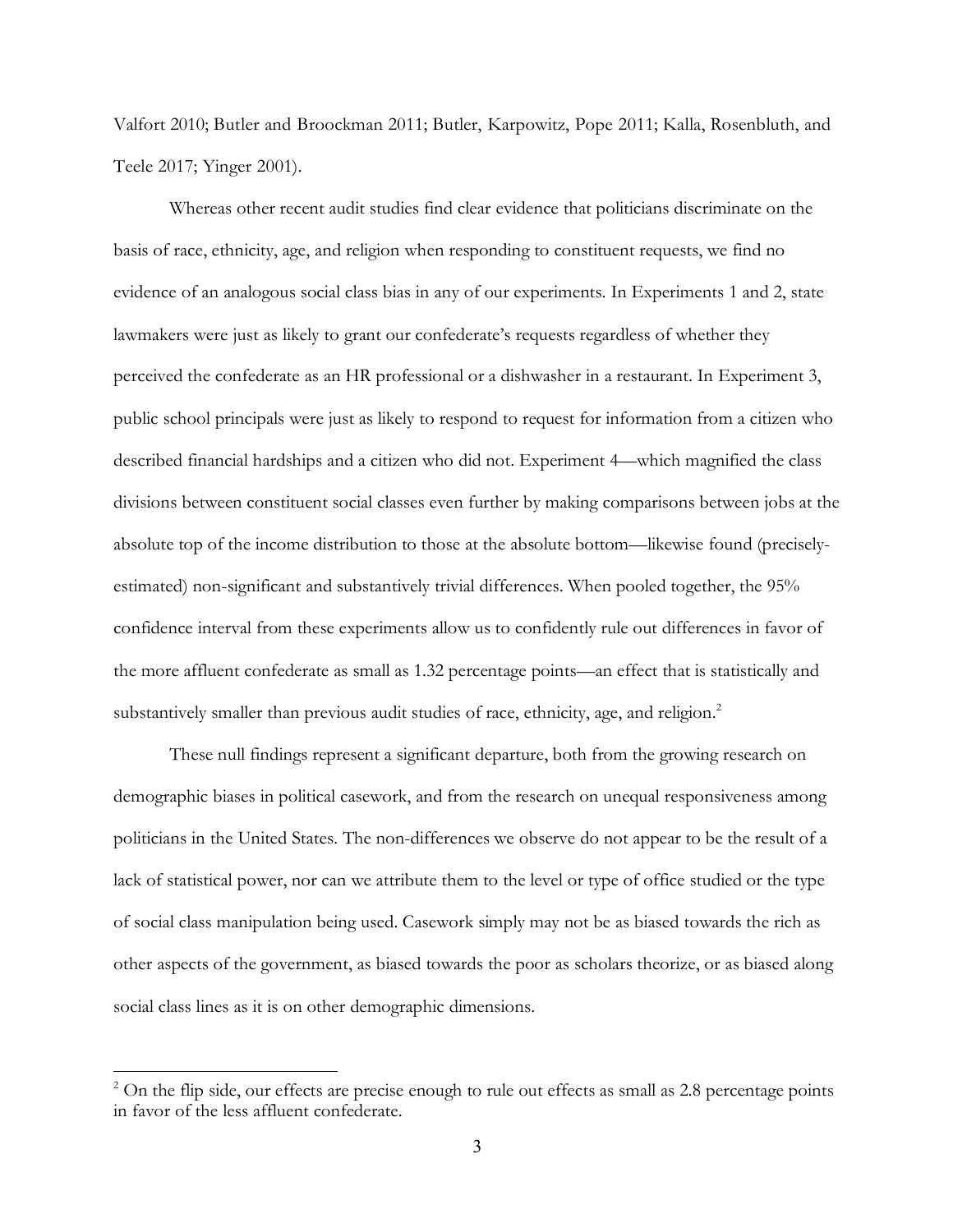### **Past Research**

Most recent work on constituent services has found clear evidence that politicians prioritize requests from some social groups over others. The basic theoretical logic is straightforward: politicians usually receive more requests than they can answer, so they prioritize requests from social groups that could benefit them or that they have some personal connection to. In one of the most notable recent studies on this topic, Butler and Broockman (2011) emailed roughly 5,000 state legislators across the country posing as a constituent who wanted help registering to vote. They signed half the emails "Jake Mueller," a name they had previously determined was almost always the name of a white person, and signed the other half "DeShawn Jackson," a name that was almost always that of a black person (based on data from the U.S. Census). DeShawn received significantly fewer responses (the gap observed between the two treatment conditions was 5.1 percentage points,  $p=0.04$ ). Even when legislators had strategic incentives to help the constituent—when the citizen added that he was a member of the legislator's party—lawmakers often discriminated on the basis of race, suggesting the bias was a matter of more than just electoral strategy. Other audit studies have reached similar conclusions: officeholders have been found to be less responsive to requests from Hispanics, Muslims, and the elderly.

Do politicians similarly prioritize the rich—or the poor—when answering casework requests? There are reasons to expect that they might, as the last section noted. To date, however, experimental research on this point has been rare. We know of just one study on this topic: Butler (2014, Ch. 5) finds that mayors in the United States are more likely to answer an email from an outof-town citizen who claimed to be a homeowner and who asked about the town's advanced placement programs than an out-of-town citizen who claimed to be a renter and who asked whether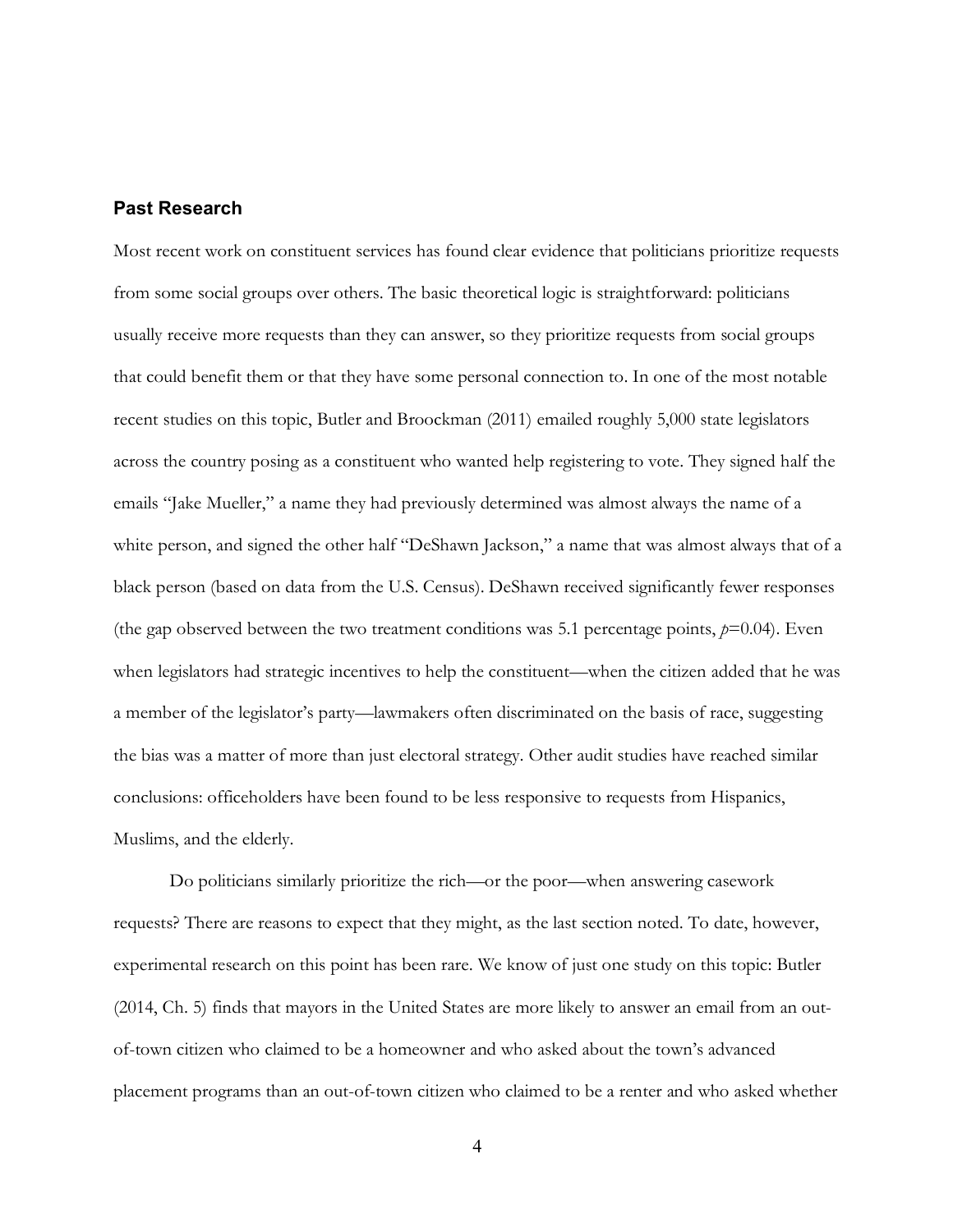the town's high schools offered a free lunch program. In Butler's study, however, the constituent's economic circumstances were conveyed somewhat indirectly (through homeownership and the nature of the request) and the more and less affluent constituents were requesting slightly different services (information about different programs). Our experiments cue class more directly and allow us to compare how politicians respond to the same request when it comes from more and less affluent constituents.

#### **Research Design**

**.** 

To determine whether state and local officials exhibit class bias in their responses to casework requests, we conducted four audit experiments. Following the design of previous casework studies, Experiments 1 and 2 involved a confederate sending requests (for help registering to vote and for an in-person meeting) to all members of the North Carolina state legislature. Experiment 3 involved a confederate emailing public school principals with a request for information about art and music programs at the school. Experiment 4 involved emailing a nationwide sample of mayors in the United States with a question about who to call in the city before digging for a landscaping project.<sup>3</sup> In all of our experiments, we randomized whether the confederates portrayed themselves as more or less affluent.

#### **Experiments 1 and 2: State Legislators**

In Experiments 1 and 2, our sample consisted of all state legislators in North Carolina in 2012 and 2013. In both, we partnered with a confederate who was an actual North Carolina voter and whose job duties entailed both washing dishes in a restaurant and working as an HR professional. In each experiment, the confederate emailed every member of the North Carolina state legislature with a

<sup>&</sup>lt;sup>3</sup> So as to not signal homeownership, all emails simply stated that the constituent was about to do some landscaping work.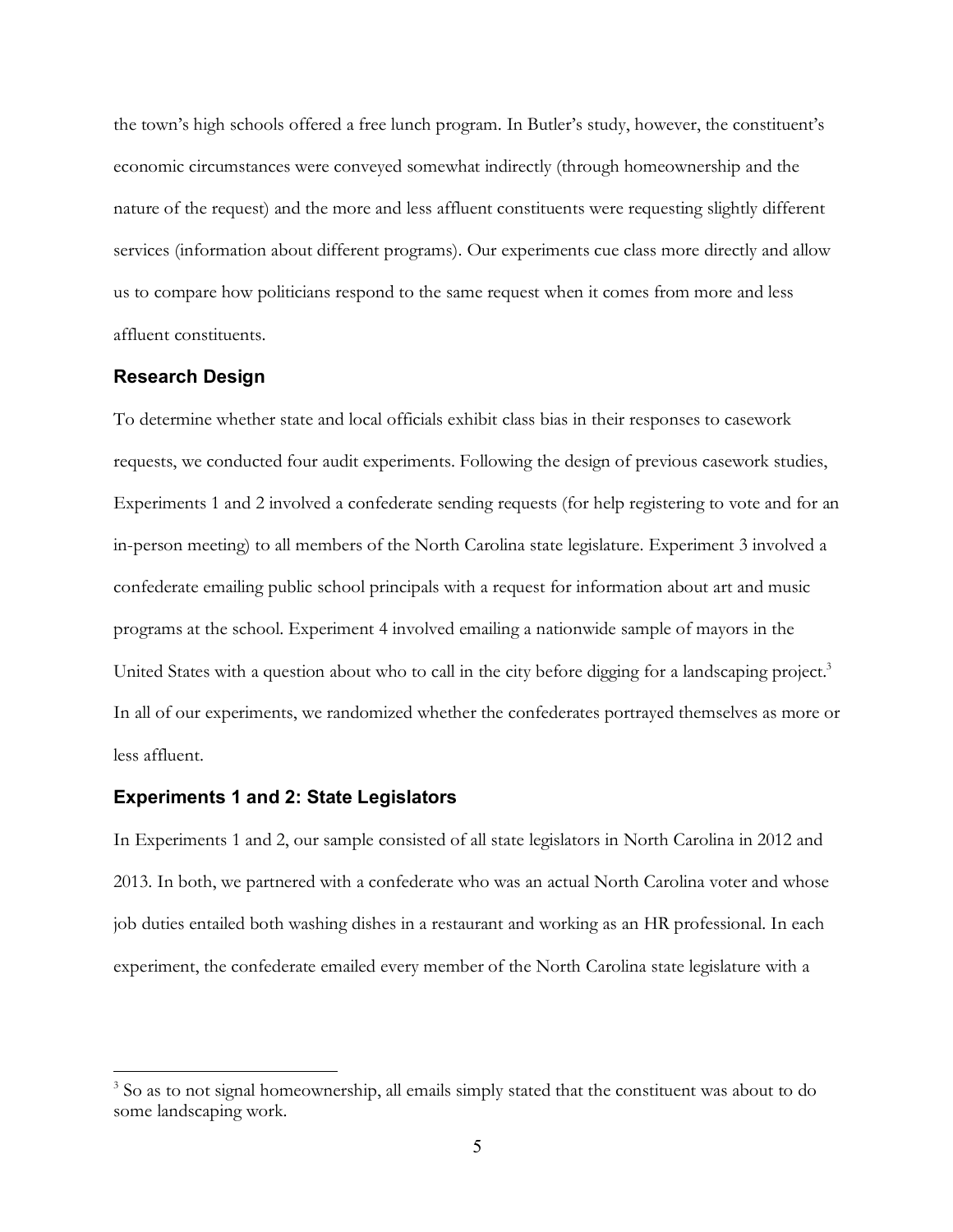simple request, and began each email by mentioning his name and a randomly-assigned occupation: "My name is Joey, and I'm [a dishwasher / an HR professional]."

We expected these two occupations to convey very different information to the recipient. In general, occupations provide a strong signal of a person's position in a society's economic or social class structure—as Donald Matthews (1954, 23) put it, what we do for a living is "[p]robably the most important single criterion for social ranking in the United States." These two occupations, moreover, should evoke very different expectations about the sender's income, social status, and so on (Hout 2008). According to the BLS, a dishwasher's average salary in 2010 was \$18,930, putting the occupation around the 20th percentile of the individual income distribution; whereas an HR manager's average salary was \$52,690 per year, placing them around the 60th percentile. (We draw an even greater distinction between the two occupational conditions in Experiment 4 below.) When legislators saw "dishwasher" vs. "HR manager," there are strong reasons for them to perceive clear differences in the affluence of the sender.

In Experiment 1, we worked with our confederate to email every member of the North Carolina General Assembly to ask for *information about registering to vote*. (Requests like these are extremely routine, and North Carolina legislators do not share or "pool" staff, so we did not have any reason to expect that staffers or legislators would discuss the requests with one another, nor did we ever encounter any evidence that email recipients were aware that their behavior was being studied.) The body of the email was modeled after previous audit studies (see Box A1 in the Supplemental Materials). 84 legislators received an email from the dishwasher, and 86 received an email from the HR professional. We assigned legislators to treatment groups using block randomization by party and chamber. Our randomization yielded nearly perfect balance on other observable characteristics, like the legislator's race and gender and legislative background.

6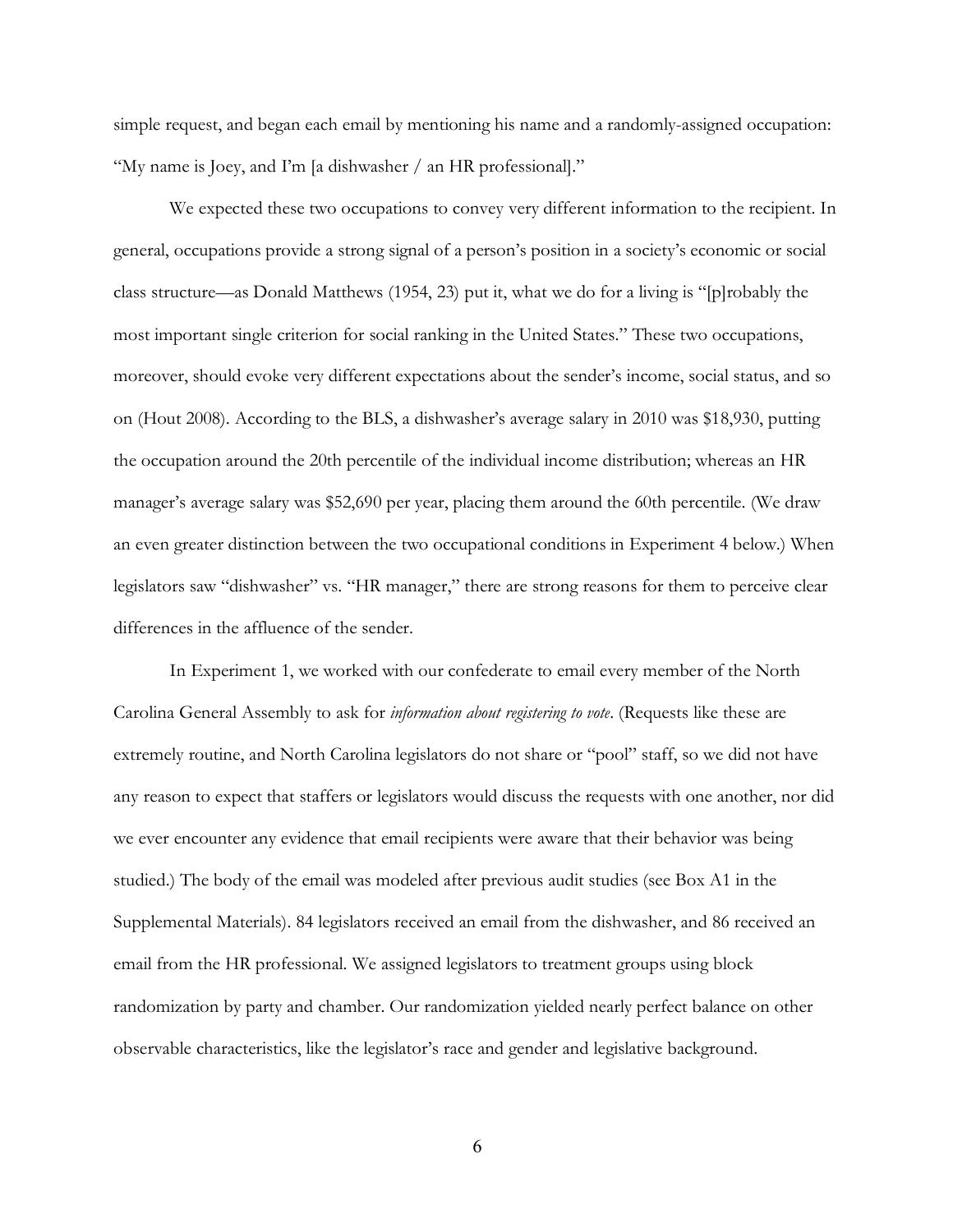Six months later (in early 2013), we ran Experiment 2, again working with our confederate. We expected that this would be long enough that there was little chance that legislators or staffers would remember the first email and, indeed, none who responded to the email in the second experiment mentioned any previous correspondence. We also used a different email address, in case some legislators maintained databases or email archives. Here we emailed state legislators to ask for something slightly costlier: *time to meet*. With our help, our confederate emailed every state legislator to ask to meet or speak on the phone about a recent voter ID bill. The subject line read, "meeting to discuss voter registration" (for the text of this email see Box A2 in the Supplemental Materials).

With both experiments, we recorded politicians' responses for two weeks, including the length of the response, whether it was helpful (meaning it clearly explained how to register to vote, or offered to set up a meeting), and whether the email was signed by a staffer or the legislator. If state lawmakers prioritized requests from affluent citizens, Experiments 1 and 2 should have detected it.

#### **Experiment 3: Public School Principals**

Because these experiments had relatively small samples, in Experiment 3, we focused on a larger sample of public officials: public school principals in North Carolina and Kentucky. School principals are what Lipsky refers to as street-level bureaucrats, local government officials who receive numerous casework requests and make many consequential decisions. Unlike state legislators, principals are not subject to direct elections, which significantly diminishes any electoral incentives that might compel them to respond more to the rich or the poor. In that sense, principals are useful because they provide a window into the non-electoral (e.g., social or personal) incentives public officials might have to prioritize the rich or the poor.

We first randomly selected 719 principals, then randomly assigned half to receive a *less affluent* treatment email and half to receive a *more affluent* email. The subject of both emails was

7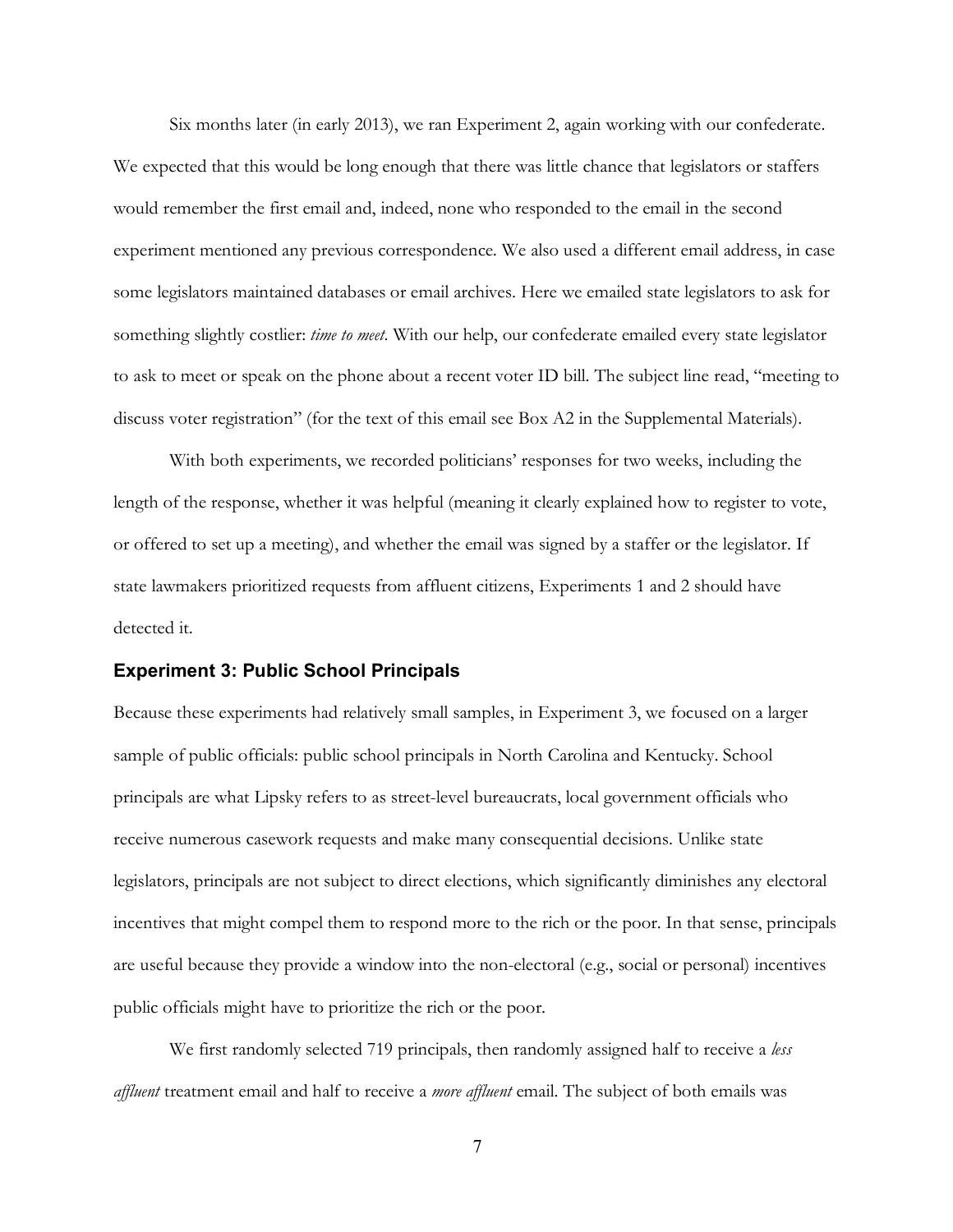"Music and Art Programs," and like the first two experiments, we recruited confederates who were state residents and who were interested in learning more about the subject at hand.

In addition to increasing our sample size and statistical power, another goal of Experiment 3 was to make the social class signals even more pronounced. Rather than just signaling class by mentioning a job, in the *less affluent* treatment, the email included a paragraph that described how the confederate had struggled financially, had been on food stamps, and had a son who was on free/reduced price lunches at school (see Box A3 in the Supplemental Materials)—clear markers of a less affluent person. In the *more affluent* treatment, we simply omitted this paragraph (as it is hard to imagine analogous language that would convey affluence and that would not sound artificial—e.g., "my child is *not* on free/reduce price lunches.") As in Experiments 1 and 2, we recorded how the officials in question responded for two weeks.

#### **Experiment 4: Mayors**

 $\overline{a}$ 

In the final experiment, we conducted a similar audit of a random sample of just over 3,400 mayors in the United States. This sample for this experiment was drawn from the American Municipal Officials Survey (AMOS)—which consists of the largest database of elected municipal officials (Butler et al. 2017). We focus on mayors given their direct role in many constituent services.

As in Experiment 3, our goal in this experiment was to increase the statistical power of our test and, more importantly, to increase the treatment intensity, both by increasing the apparent economic differences between our more and less affluent treatment categories, and by increasing the fraction of the sample exposed to treatment (a commonly used experimental technique to try and detect small effect sizes). <sup>4</sup> One potential criticism of experiments 1 and 2 is that the differences

<sup>&</sup>lt;sup>4</sup> We assigned just under 60% of the sample to the more affluent treatment condition given theoretical predictions of bias towards this group. To see if we could detect any small biases in favor of the more affluent constituent.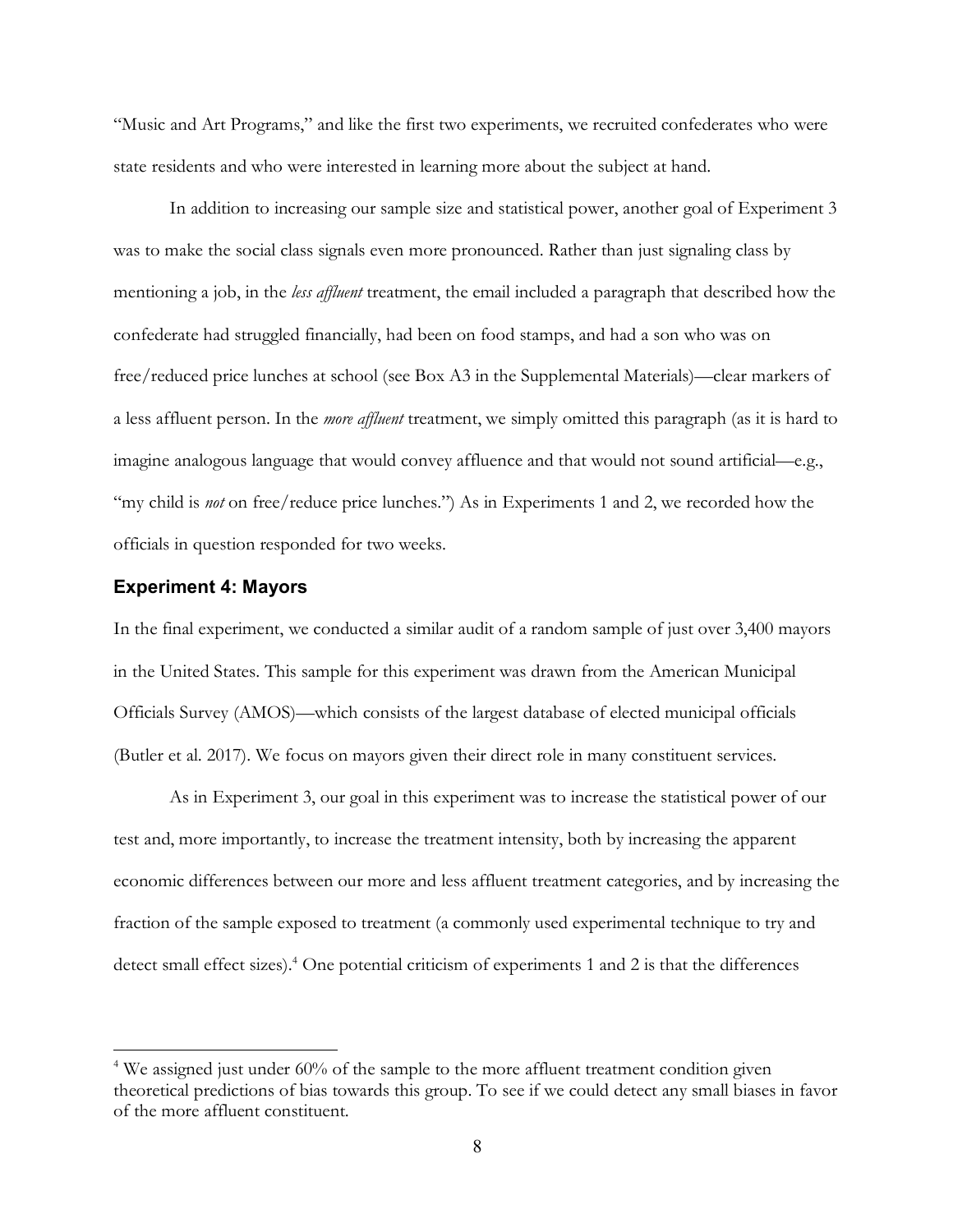between a dishwasher and an H.R. professional (i.e. a comparison of someone at the 20th and the 60th percentiles) might not be large enough for elected officials to notice, or that elected officials might think both groups were in the middle- to lower-classes, not the *upper* class. To increase the salience of class via our occupational treatments, we selected three less affluent professions and four even more affluent professions: mayors were randomly assigned to receive an email from a grocery store clerk (\$22,130 per year), an auto mechanic (\$29,700), or a farm worker (\$25,070)—occupations in the bottom decile of the income distribution—or from a pharmacist (\$121,710), a dentist (\$180,010), a software developer (\$111,780), or a personal finance advisor (\$124,140)—occupations in the top 5% of the income distribution. These occupations provide a much larger degree of separation than the occupations used in Experiments 1 and  $2<sup>5</sup>$ 

In Experiment 4, we sent emails posing as hypothetical constituents requesting information about who to call before digging for a landscaping project. This common request is within the purview of local officials, like mayors, and is a constituent request that takes little time to answer. It also is a request that one from various class backgrounds might feasibly ask. For the text of the email for experiment 4, see Box A4 below.

### **Results**

 $\overline{a}$ 

Across our three experiments, our confederates received responses from 16.2% of public officials  $(64.7\%$  in Experiment 1, 41.2% in 2, 29.4% in 3, and 9.8% in 4).<sup>6</sup> Figure 1 plots the response rate broken down by our class treatments, with the pooled estimates shown on the far right.

<sup>&</sup>lt;sup>5</sup> In theory, one could place even more separation between treatment conditions by using an even more affluent occupation like a Chief Executive of a large corporation. However, we deemed that this treatment might raise suspicions.

<sup>&</sup>lt;sup>6</sup> Experiment 1's overall response rate was only slightly higher than (and not statistically distinct from) the response rate in Butler and Broockman's (2011) national study (57%). The decline in response rates in lower levels of government is consistent with our expectations, especially given that local officials are less likely to have staffs that help respond to emails.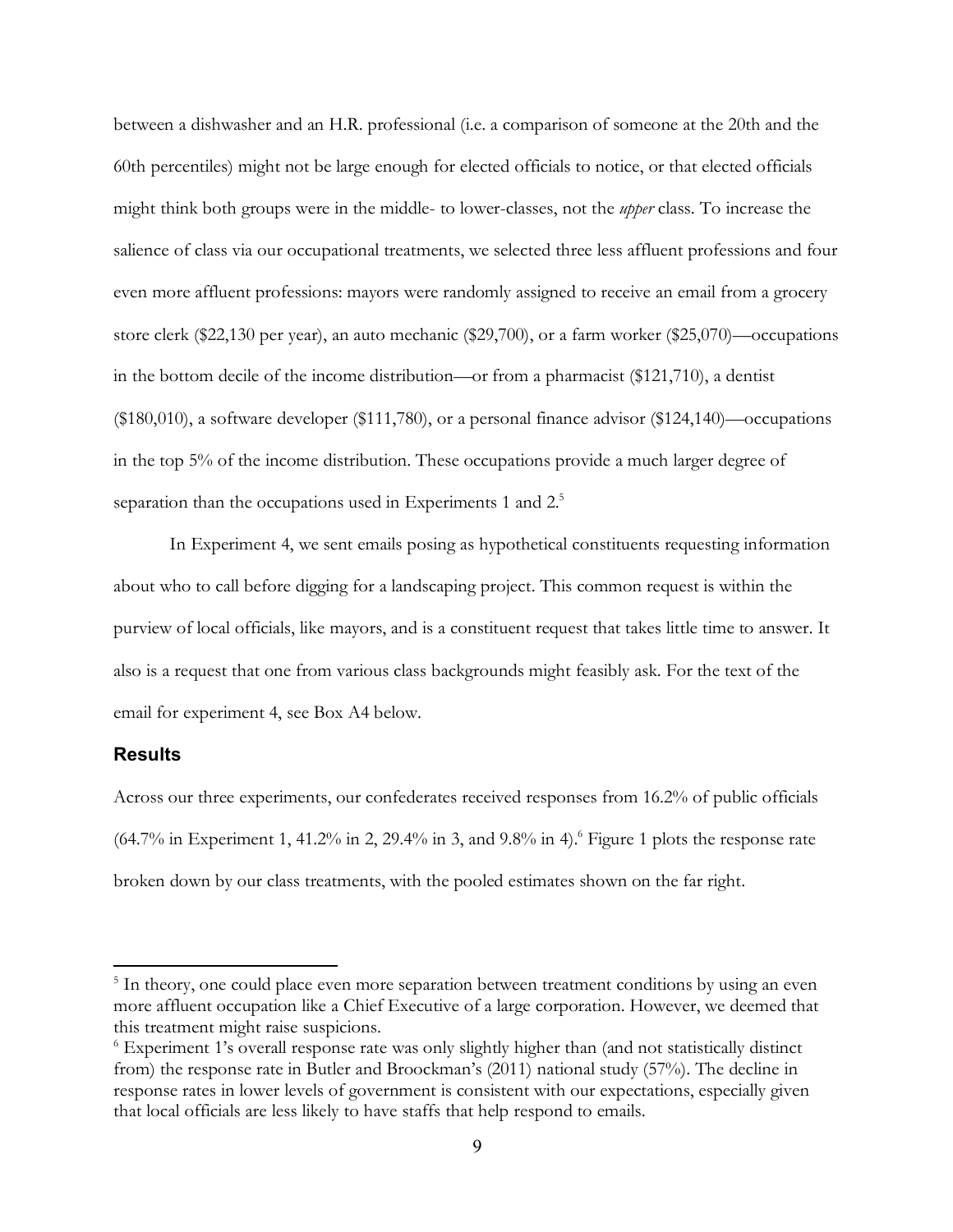In all four experiments, the officials we studied were equally likely to respond to our confederates' emails regardless of how they described their social classes. In Experiment 1, 64.0% of North Carolina legislators (or their staffs) responded to a request for voter registration information from a white-collar professional, and 65.5% responded to a request from a working-class citizen (Figure 1, first panel). This difference was substantively small and not statistically significant ( $p =$ 0.84). In Experiment 2, the response rates were 40.0% for a white-collar professional requesting a meeting and 42.4% for a blue-collar worker (Figure 1, second panel). Again, this difference was small, and not close to being statistically significant ( $p = 0.76$ ). In our more high-powered Experiment 3, the patterns were the same (Figure 1, third panel). In the less affluent treatment, the principal responded 29.1% of the time; in the more affluent treatment, the principal responded to 29.6% of emails. Again, this difference was substantively small and statistically insignificant ( $p =$ 0.88). In Experiment 4, where the statistical power was even higher and the treatment administered to a higher proportion of the sample with a greater treatment intensity, the response rates were also statistically and substantively equal. Those in the more affluent condition received responses from 9.4% of the sample; those in the less affluent sample received responses from 10.3% of the sample. This difference was substantively small and was not statistically significant  $(p=0.39)$ .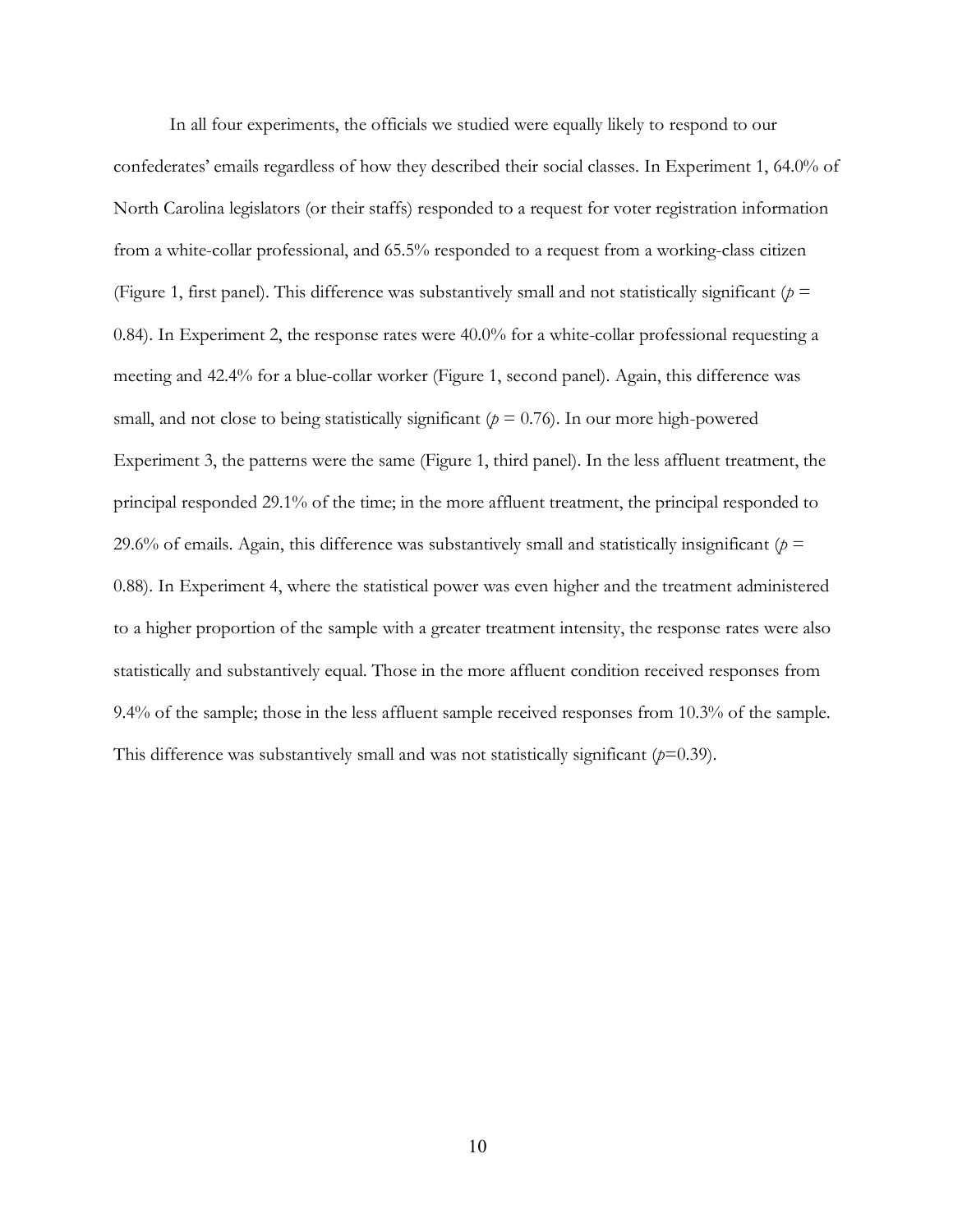

#### Figure 1: Response Rates by Treatment Condition

*Notes*: Each panel reports the results of one experiment. Bars plot average response rates with corresponding 90% (wide) and 95% (narrow) confidence intervals. *N*=170 (first), *N*=170 (second), *N*=719 (third), *N*=3433 (fourth), *N*=4492 (fifth; pooled).

The same was true when we pooled the results from our experiments (Figure 1, far right panel).<sup>7</sup> Altogether, the emails in our less affluent treatment received responses about 16.6% of the time, those in our more affluent treatment received responses about 15.8% of the time; this substantive small difference was not statistically significant  $(p=0.49)$ , and the 95% confidence intervals were precise enough to allow us to rule out anything larger than a 1.32-percentage point bias in favor of one class or another.<sup>8</sup> Our null effects are not for a lack of statistical power. To benchmark, our *upper bound effect* is only 54% of the *average* difference Butler and Broockman (2011) observe across different racial treatments sent to state legislators (5.1 percentage points).<sup>9</sup> Simply

**.** 

 $^7$  Our pooled estimates include a study fixed effect. This does little to change the results.  $^8$  These null findings were also evident for numerous subgroups of cases. In Experiments 1 and 2,

the results were the same for Republicans and Democrats, women and men, upper and lower chambers, and legislators from more and less affluent backgrounds. Sadly, we do not have as much comparable background information about school principals or mayors.

<sup>&</sup>lt;sup>9</sup> Maybe, though, *how* public officials responded depended on the class of the person making the request. Answering this question is difficult due to the potential for post-treatment bias. To test this possibility without doing so, we examined the length of each reply (Kalla, Rosenbluth, and Teele 2017). Results based on these measures (available on request) were once again null. In all of our experiments, we failed to find evidence of any social class bias in responses to simple casework requests.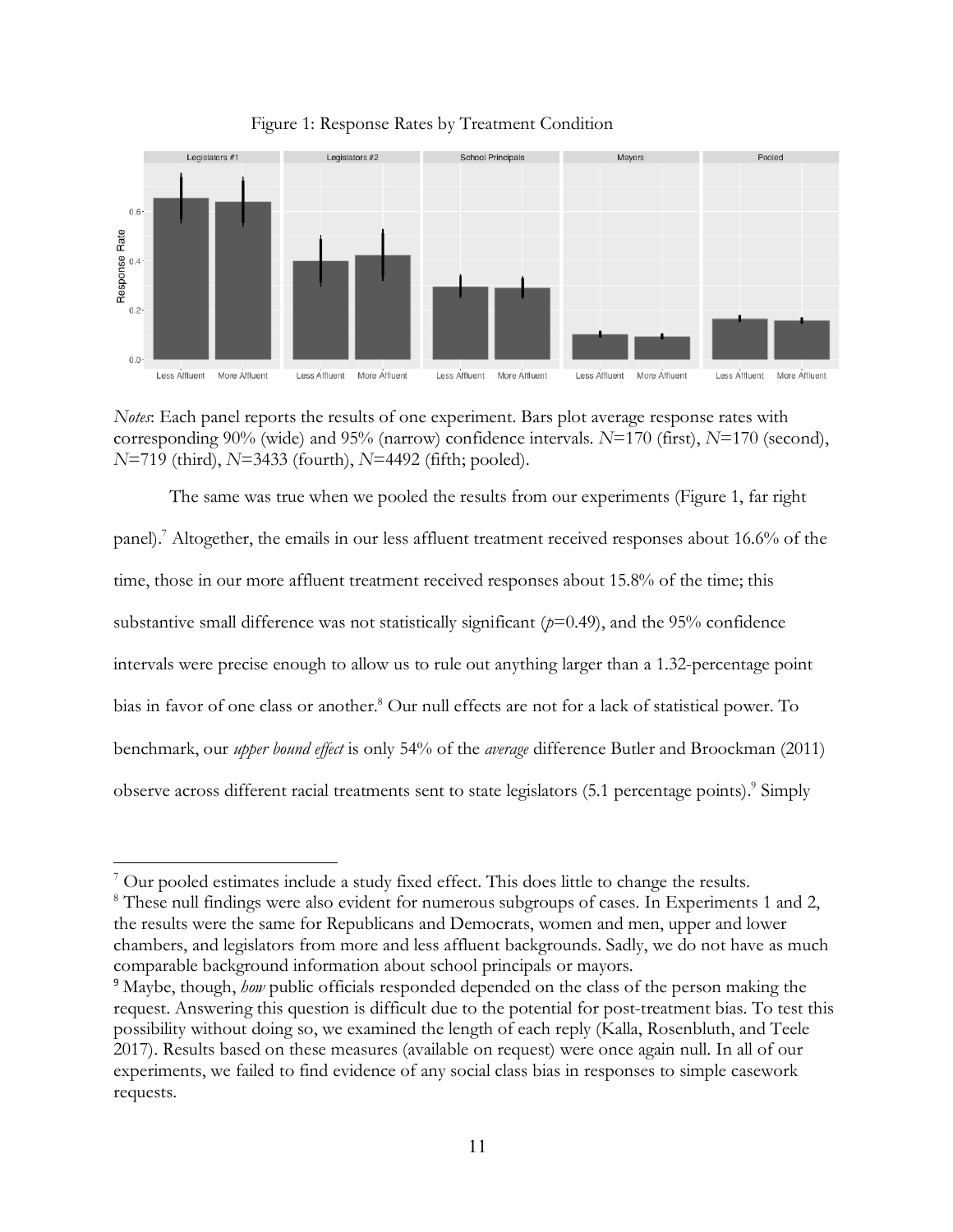put, we find no evidence of class-based discrimination in our constituent request experiments regardless of sample, request, or treatment intensity.

### **Discussion**

In this paper, we presented the results from four different audit studies seeking to ascertain the degree of class-bias in constituency requests. The results of these experiments represent a significant departure from past research. In contrast to the literature on racial, religious, and age-based biases in constituent services, we find no evidence of a social class bias in how officeholders respond to the less affluent, regardless of whether the officials in question are elected state legislators and mayors or appointed public school principals. In contrast to research on unequal responsiveness in the policymaking process, we find no evidence that the affluent get preferential treatment in the basic casework process. And in contrast to the emerging idea that politicians give policy to the rich and services to the poor, we find no evidence that the less fortunate get preferential treatment, either. In our experiments, casework simply doesn't seem to have much to do with social class.

Of course, these experiments have limitations. Our work includes just a few kinds of public officials and cannot rule out discriminatory differences that are very small. That said, our work makes a important contribution—to date, there have been few experiments on class and casework but a great deal more could still be done.

#### **References**

- Adida, Claire L., David D. Laitin, and Marie-Anne Valfort. "Identifying barriers to Muslim integration in France." *PNAS* 107, no. 52 (2010): 22384-22390.
- Bartels, Larry M. 2008. *Unequal Democracy: The Political Economy of the New Gilded Age*. New York: Russell Sage Foundation and Princeton, NJ: Princeton University Press.
- Butler, Daniel M. 2014. *Representing the Advantaged: How Politicians Reinforce Inequality*. New York: Cambridge University Press.
- Butler, Daniel M., Craig Volden, Adam M. Dynes, and Boris Shor. "Ideology, learning, and policy diffusion: Experimental evidence." American Journal of Political Science 61, no. 1 (2017): 37-49.
- Butler, Daniel M., and David E. Broockman. 2011. "Do Politicians Racially Discriminate against Constituents? A Field Experiment on State Legislators." *AJPS* 55: 463–477.
- Butler, Daniel M., Christopher F. Karpowitz, and Jeremy C. Pope. "A field experiment on legislators' home styles: Service versus policy." Journal of Politics 74, no. 2 (2012): 474-486.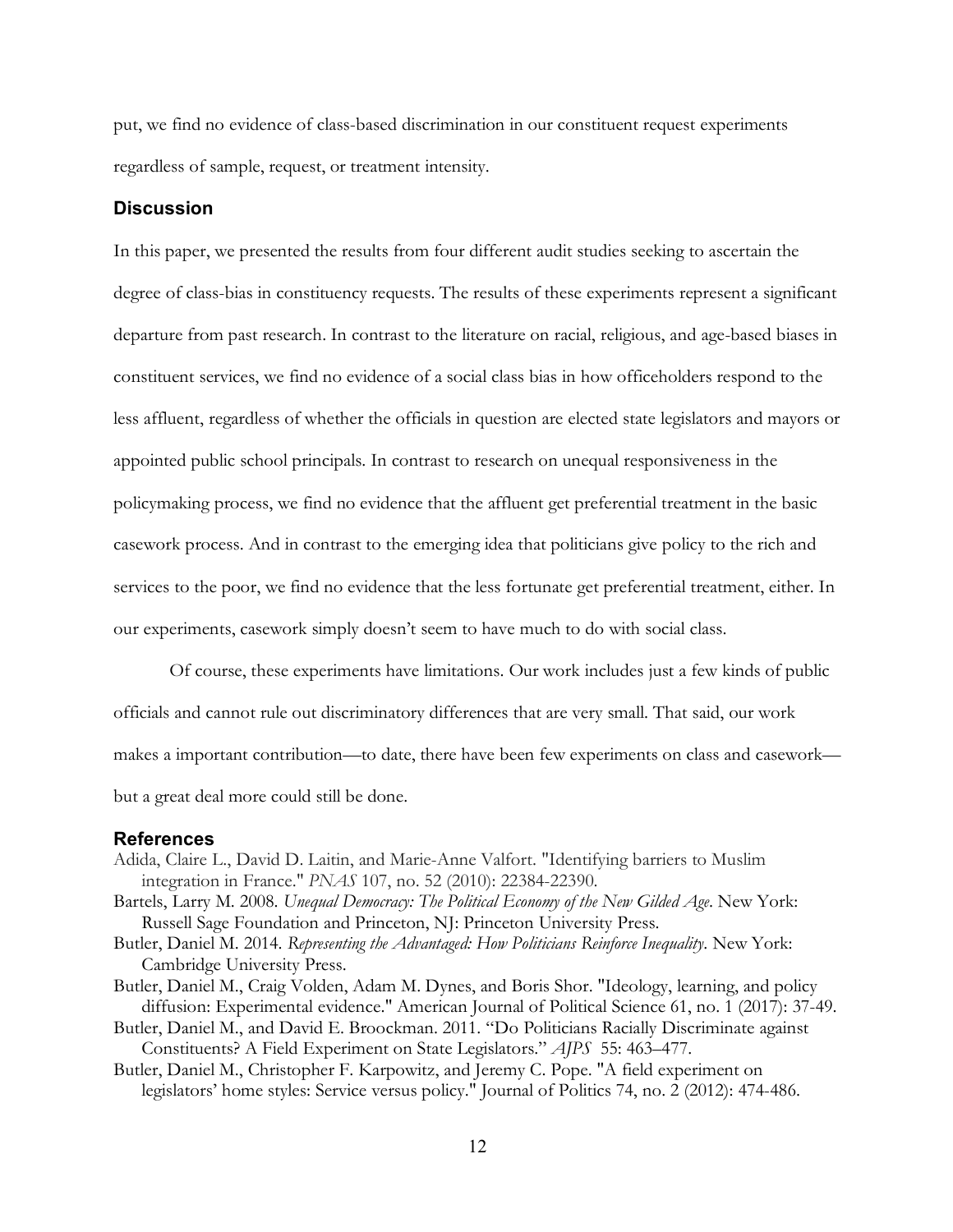- Erikson, Robert S., and Yosef Bhatti. 2011. "How Poorly are the Poor Represented in the U.S. Senate?" In *Who Gets Represented?*, ed. Peter Enns Christopher Wlezien. NY: Russell Sage.
- Foster-Molina, Ella. 2015. "Representing the Under-Privileged: Tradeoffs Between Constituent Services and Legisltion." Working paper.
- Gilens, Martin. 2012. *Affluence and Influence: Economic Inequality and Political Power in America*. New York: Russell Sage Foundation and Princeton, NJ: Princeton University Press.
- Hill, Kim Quaile, and Susan Leighley. 1992. "The Policy Consequences of Class Bias in State Electorates." *American Journal of Political Science* 36: 351-365.
- Hout, Michael. 2008. "How Class Works: Objective and Subjective Aspects of Class Since the 1970s." In *Social Class: How Does It Work?*, eds. Annette Lareau and Dalton Conley. New York: Russell Sage Foundation.
- Jacobs, Lawrence R., and James N. Druckman. 2011. "Segmented Representation: The Reagan White House and Disproportionate Responsiveness." In *Who Gets Represented?*, eds. Peter Enns and Christopher Wlezien. New York: Russell Sage Foundation.
- Kalla, Joshua, Frances Rosenbluth, Dawn Teele. "Are You My Mentor? A Field Experiment on Gender, Ethnicity, and Political Self-Starters." Journal of Politics 80, no. 1 (2017).
- Matthews, D. 1954. *The Social Background of Political Decision-Makers*. NY: Random House.
- Rigby, Elizabeth, and Gerald C. Wright. 2013. "Political Parties and Representation of the Poor in the American States." *American Journal of Political Science* 57(3): 552-565.
- Sands, M. 2017 "Exposure to Inequality Affects Support for Redistribution" *PNAS* 114(4): 663-8
- Schumaker, Paul D., and Russell W. Getter. 1977. "Responsiveness Bias in 51 American Communities." *American Journal of Political Science* 21: 247-281.
- Soroka, Stuart, and Christopher Wlezien. 2008. "On the Limits to Inequality in Representation." *PS: Political Science and Politics* 41: 319–327.
- Soss, Joe. 1999. "Lessons of Welfare: Policy Design, Political Learning, and Political Action." *American Political Science Review*, 363-380.
- Yinger, John. "Measuring racial discrimination with fair housing audits: Caught in the act." *The American Economic Review* (1986): 881-893.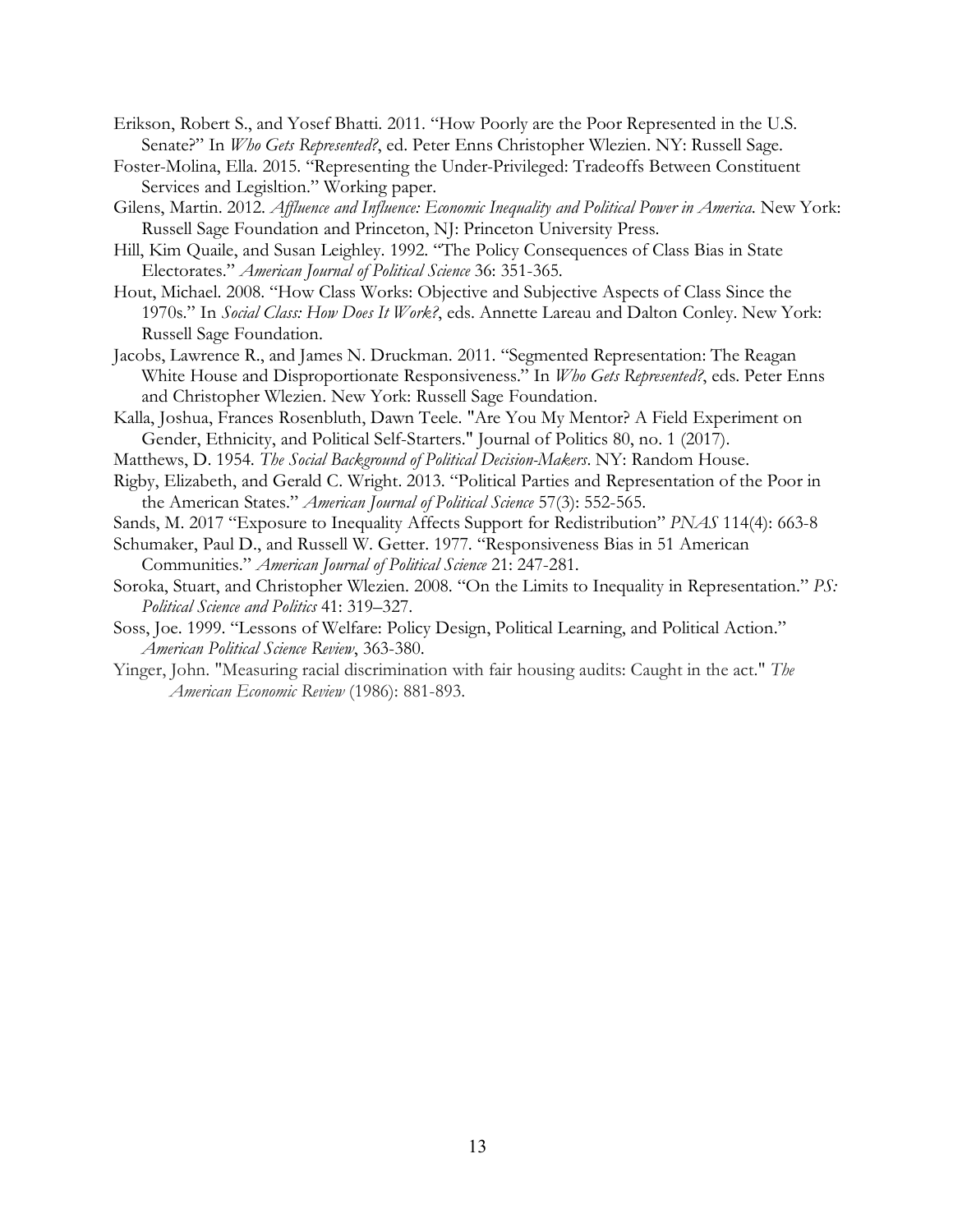# **Supplemental Materials**

### **Box A1: Experiment 1 Email Text**

Dear [Representative/Senator] [legislator's name],

My name is Joey, and I am [**a dishwasher / an HR professional**]. I'm trying to figure out how to register to vote for the upcoming election. I heard that the voter registration deadline is soon.

Who should I call in order to register? Also, is there anything special I need to do when I register so that I can vote in future elections?

Thanks,

Joey

## **Box A2: Experiment 2 Email Text**

Dear [Representative/Senator] [legislator's name],

My name is Joey, and I am [**a dishwasher / an HR professional**]. I've been following the recent debates about voter registration and House Bill 351, and I wanted to share my opinion with you.

Do you have any time in the next couple of weeks to meet or speak on the phone briefly?

Thanks,

Joey

## **Box A3: Experiment 3 Email Text**

Dear [Mr./Ms.] [Principal's Last Name],

My name is Jessica. I'm emailing you on behalf of my son Joseph. My family is thinking about moving soon and would like to know more about your school. Specifically, I would like to know what music and art programs your school offers.

[**To share a bit about our family, we have struggled financially for the past few years. We've been on food stamps and Joseph has had to receive free/reduced lunches at school**.]

I'm emailing a few other schools in your area to see what they have to offer as well. I'd really appreciate hearing from you.

Thanks again,

Jessica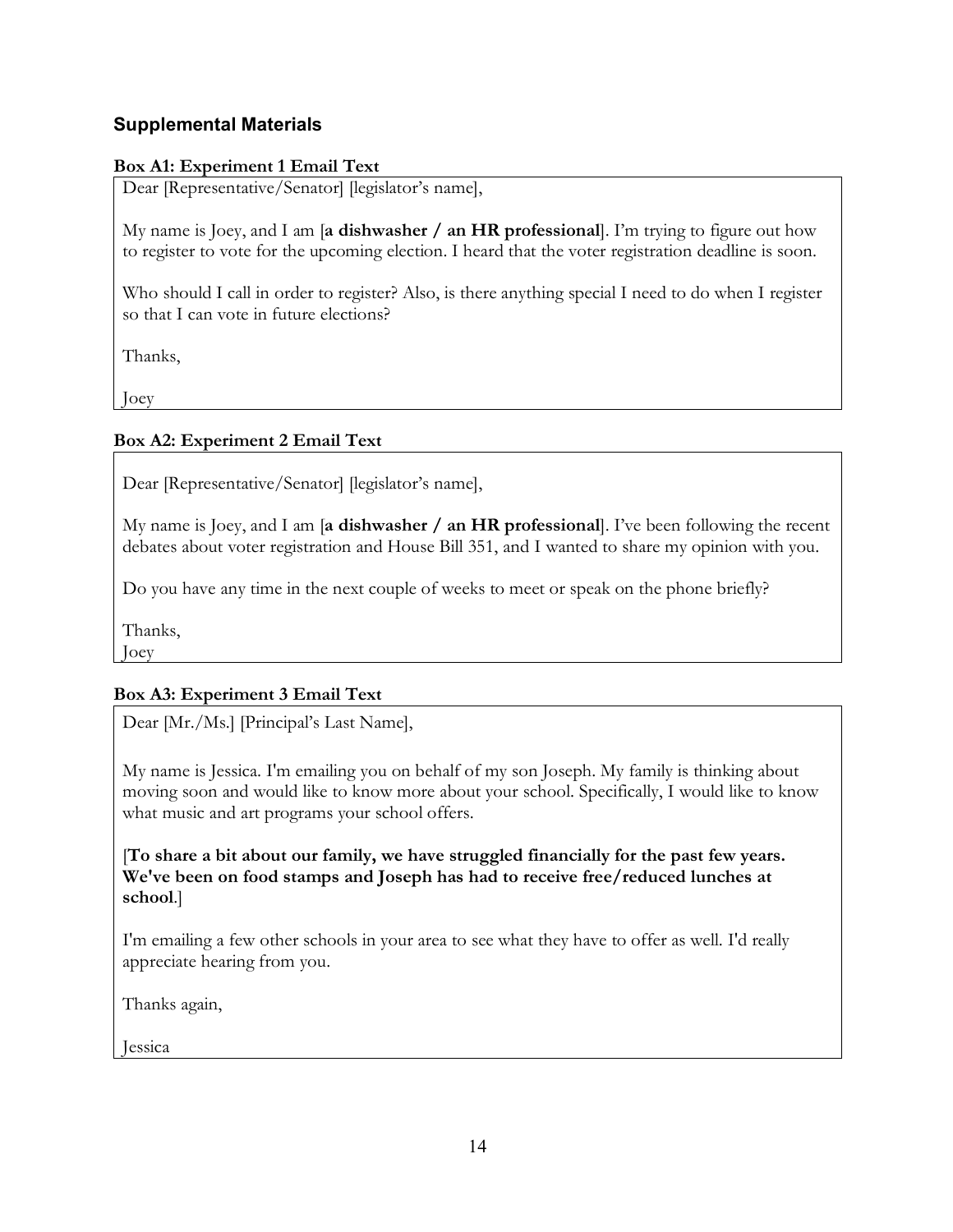### **Box A4: Experiment 4 Email Text**

To whom it may concern,

My name is Joey, and I am a [[**insert rich or poor profession**]] here in town. I'm emailing you because I'm planning to do some landscaping work, but I wanted to know who I should call before I dig.

Is there a town office that I should call? I'd really appreciate hearing from you.

Thanks, Joey

To check that imbalances in confounding variables weren't driving these results, we also estimated logistic regression models that controlled for several additional factors. When we randomized our sample, the resulting treatment groups were well-balanced on a wide range of observable variables. Still, as a simple robustness check, we estimated the models reported in Table A1 in the Supplementary Information, which controlled for the legislator's previous occupation, party, and chamber; whether the legislator was on the state elections committee; the legislator's race and gender; how long the legislator had been in office; whether the legislator was a party or committee leader; and the number of staffers the legislator employed.

None of these controls changed our findings. The response rates for lawmakers in the blue-collar treatment and the white-collar treatment were nearly identical, and the modest differences between them were nowhere near statistically significant (the odds ratios were statistically indistinguishable from 1). Only one control variable in each model predicted significant differences in response rates, about what we would expect by chance alone. With or without controls, lawmakers appeared equally likely to respond to a request from a constituent regardless of the constituent's class.